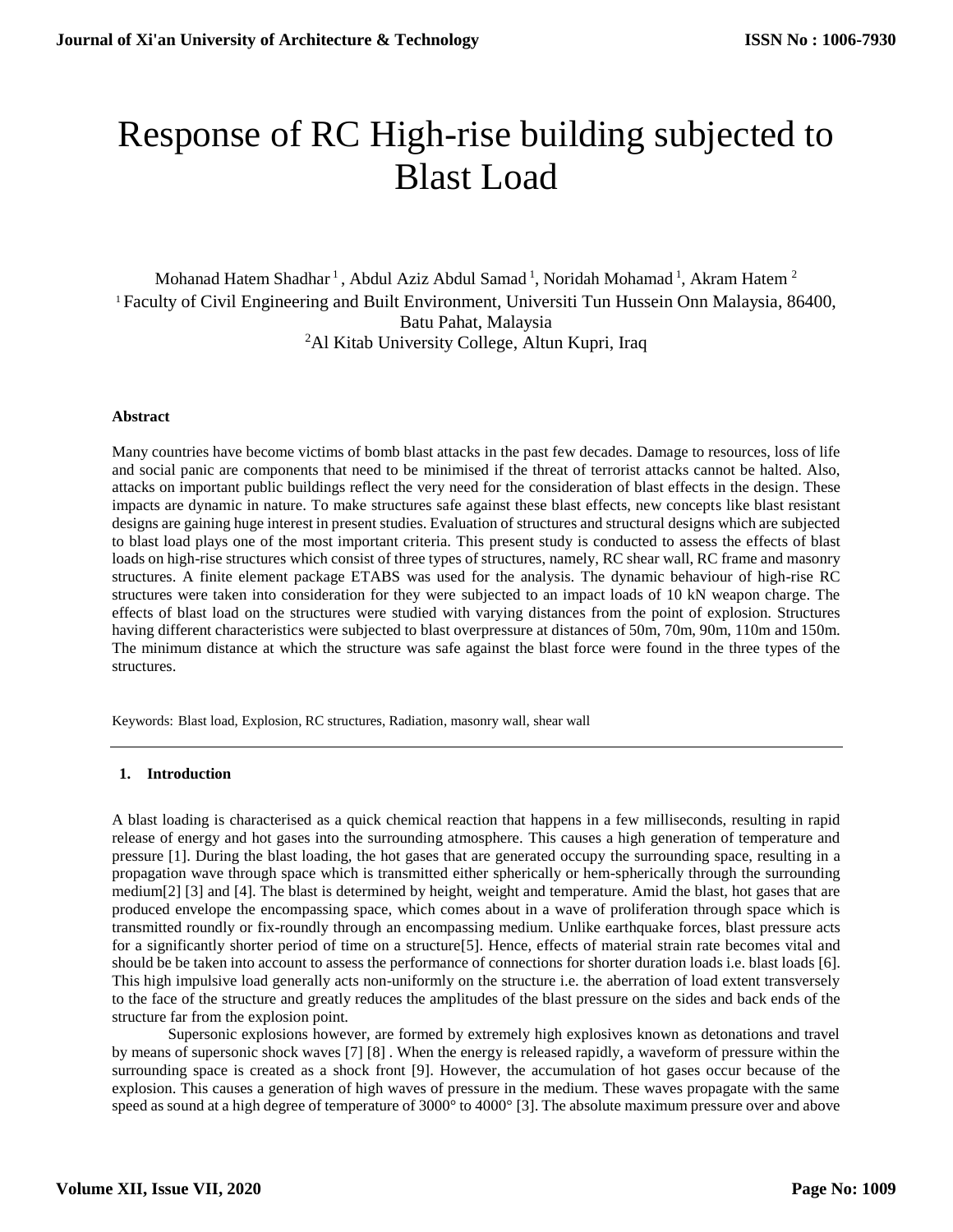the atmospheric pressure that occurs in the shock wave is called a maximum or peak value of overpressure [10]. Taking after the shock wave, overpressure decreases to about one-half of the greatest overpressure and holds on exceptionally at the central zone of the blast [11] [12] . This is the phase in which pressure due to explosion is greater.

Explosions can be classified into three types based on its reaction; physical, chemical and nuclear explosion. Physical explosion is a release of energy from a dangerous explosion of compressed gas cylinders or a combination of two liquids at extremely high temperatures [13]. A nuclear explosion can be defined as a sudden release of energy caused by redistribution of protons and neutrons inside the core resulting from the formation of atomic nuclei [14]. Whereas chemical explosion is caused by the release of energy of high rate oxidation of hydrocarbon elements such as carbon and hydrogen atoms. Explosives must be inactive and stable to utilise them. Explosion is usually triggered rather than an unconstrained response. The explosion is a process of quick and enormous discharge of energy. The speed of the reaction demonstrates the usefulness of explosive materials that can be condensed, solid or liquid. After exploding they deteriorate, transmitting heat and producing gas. Explosive materials as per their physical state are classified as solids, liquids or gases. Solid explosives are basically high explosives for they have extreme blast impacts. They can also be classified based on their sensitivity to start as secondary or essential explosives.

When explosion happens, the blast's shock waves transfer with increasingly rapid overpressure to the front as shown in Figure 1. The pressure behind the structure's face may indeed drop below the normal atmospheric pressure within milliseconds.



Figure 1. Effect of blast loads on a building

The minimum guaranteed distance between the blast source and targeted structure in Figure 1 is called a stand-off distance [15]. This is the requirement in keeping the explosion as far as possible from the structure by increasing the stand-off distance between the source of the blast and the target. This helps to minimise the damage where the size of the bomb does not matter in cases of congested areas where there is no provision for stand-off distance, bollards, trees or street furniture to provide as obstacles.

As the stand-off distance rises, the impact of overpressure on the shock front reduces considerably and its speed decreases to the speed of sound of an undisturbed surrounding medium. After a certain time, the overpressure within the shock front decreases to a value less than that of the medium and consequently it is called as a negative phase (Figure 2) [16].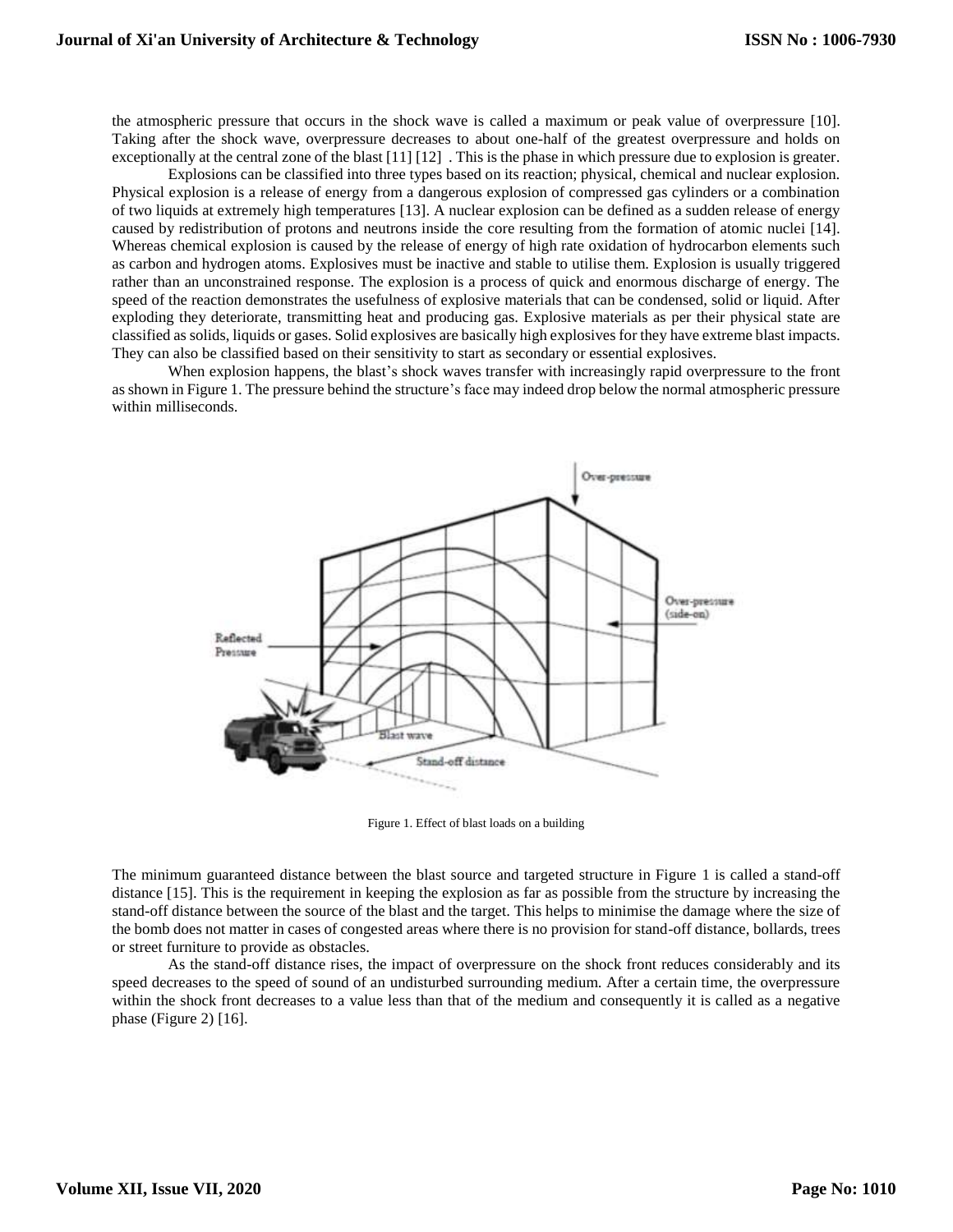

Figure 2. The variation of overpressure with distance at a given time from centre of explosion [Pso]

The overpressure with duration for a specific distance is illustrated in Figure 3 to demonstrate the time span of the positive phase and end time of the positive phase. In addition to overpressure, there is a parameter which is of equal importance known as dynamic pressure [Pdo]. Typically, it is in proportion to the air density rearward of the shock wave and square of the wind velocity. Variety of dynamic pressure with time is presented in Figure 3.



Figure.3 Variation of Dynamic pressure [Pdo]

The study assesses the performance of high-rise structures with the different cases as shown above and were subjected to a blast loading at stand-off distances of 30m, 50m, 70m, 90m, 110m and 150m. The modelling and analysis carried out uses the finite element models in FEM package ETABS. A 30-storey high structure with the following specification was considered for this study:

- RC Frame structural system.
- RC Frame structure with the shear wall at outer periphery (Shear wall structure).
- RC Frame structure with the masonry wall at outer periphery (Masonry wall structure).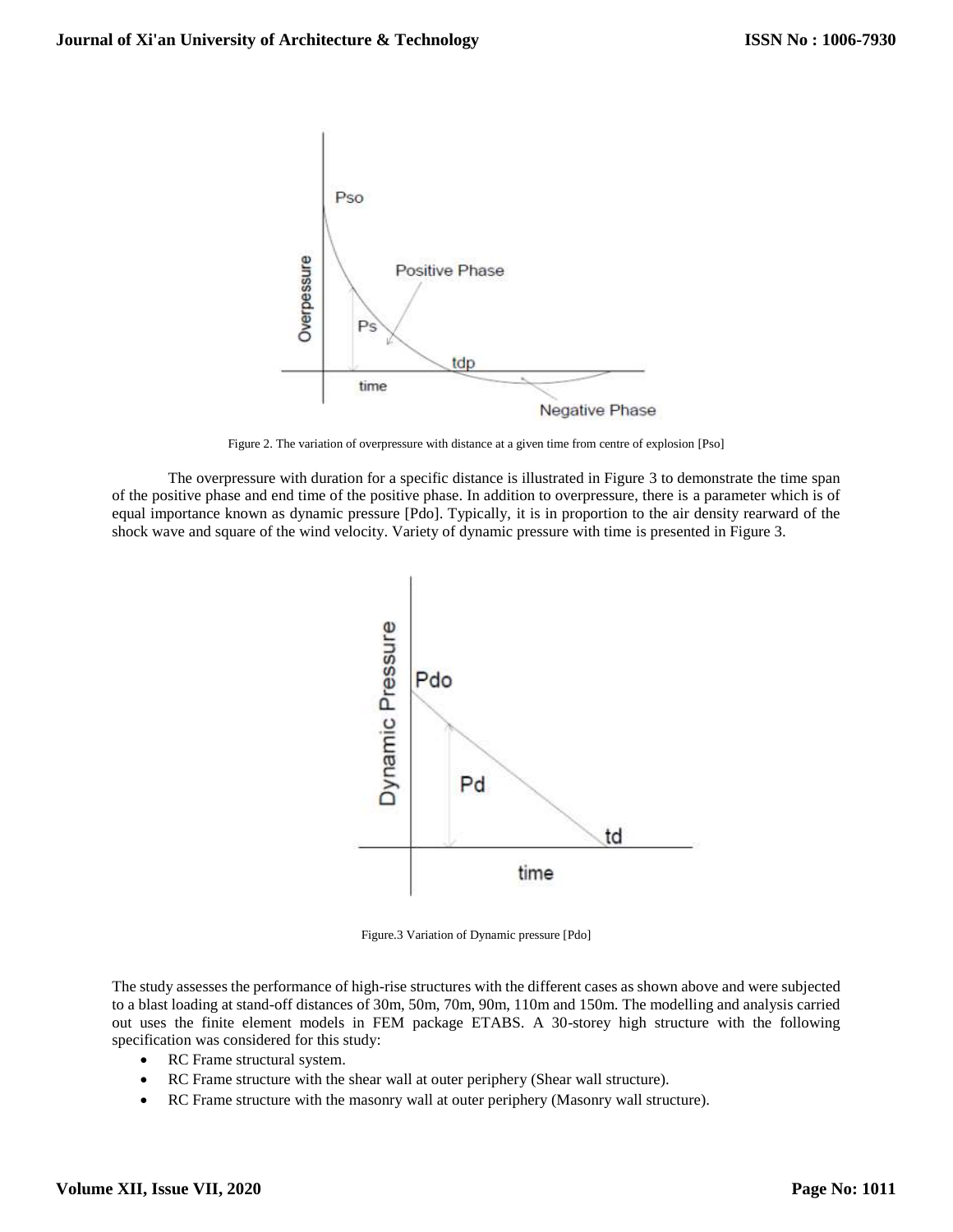#### **2. Blast loads prediction**

When explosion occurs, a rapid release of energy will form. From the point of explosion, a spherical shock wave will be generated and translated. This shock wave impinges on the target such as a building structure. Due to a reflection of the blast waves, high pressure is generated which causes force at the striking end. The blast load is non-uniformly distributed when the structure is subjected to blast load with a time lag. Air moving with high velocity after the shock front imparts drag force on the building. Therefore, three consequences play a significant role on the impact of blast load on a structure. They are namely, the effects of initial overpressure, reflection effects and drag force caused by dynamic pressure [17]

#### **2.1 Peak value of Overpressure and Dynamic pressure**

The variation of peak value of dynamic pressure, overpressure and time of positive phase of overpressure with a range or distance of the blast location are plotted in Figure 4 for weapon quantities ranging from 10 kN to  $10^7$  kN as documented in IS 4991.1968 [18]. The range values and the time durations for a distinct weapon quantity were obtained using the scaling laws below.

$$
\frac{R_2}{R_2} = \left(\frac{Y_1}{Y_2}\right)^{\frac{1}{3}}
$$
\n
$$
\frac{t_1}{t_2} = \left(\frac{Y_1}{Y_2}\right)^{\frac{1}{3}}
$$
\n(1)

Equation 1 used for range scaling for a weapon quantity. Equation 2 used for time duration scaling for a weapon quantity. Where R1, R2 are the ranges to obtain the overpressure with yield of Y1 and Y2 respectively t1 and t2 are the time durations obtained at yield of Y1 and Y2 respectively.



Figure 4. Variation of Pso, Pdo and shock front velocity with distance for 10kN weapon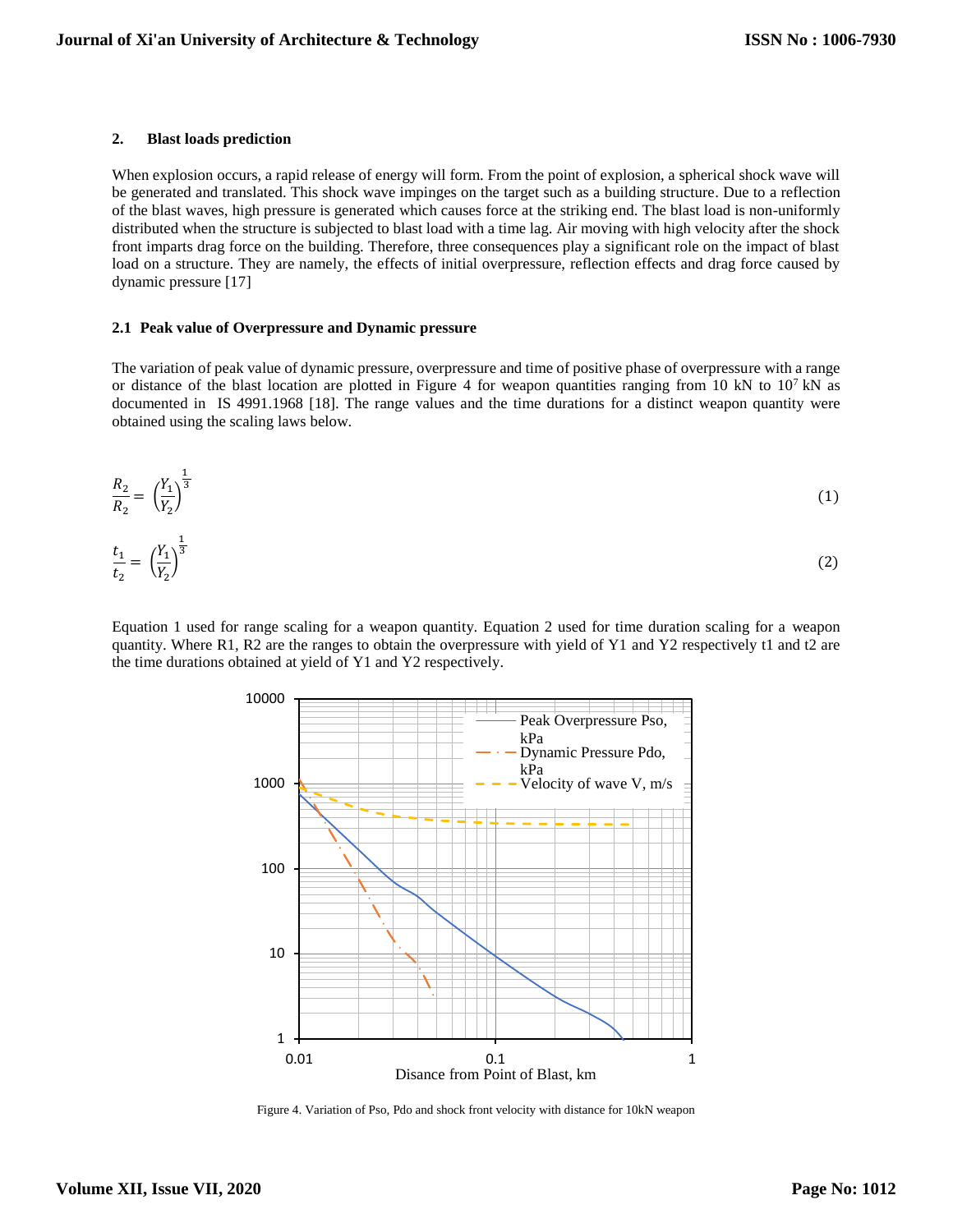## **2.2 Velocity of Shock Wave**

Velocity of the shock wave is obtained by the expression:

$$
V = V_0 \left[ 1 + \frac{6P_{so}}{7P_0} \right]^{0.5}
$$
 (3)

Where  $V_0$  is the velocity of sound in m/s (331 m/s),  $P_{so}$  is the peak overpressure in kPa and  $P_0$  is the atmospheric pressure, (101.325 kPa)

# **2.3 Reflected pressure**

When a shock wave front impinges on the structure placed at the right angle of the direction of propagation of the wave, a reflection of shock front happens which is inexact twice the peak overpressure. The reflected pressure acting on the structural surface is calculated using equation 3.

$$
P_e = 2P_{s0} \frac{7P_0 + 4P_{s0}}{7P_0 + P_{s0}}
$$
\n<sup>(4)</sup>

Where  $P_{so}$  is the peak overpressure, kPa, and  $P_o$  is the atmospheric pressure, kPa

Biggs (1964) [17] assumed that the effect of the reflected pressure depletes linearly, while it disappears to the sum of overpressure and dynamic pressure at a clearance time of  $t_c$  shown in Figure 5.

$$
t_c = \frac{3S}{V} \tag{5}
$$

Where S is half of the width of the structure or its height, least of the two.

V is the velocity of the shock front, m/s.



Figure 5. Variation of Reflected Pressure v/s time (Biggs,1964)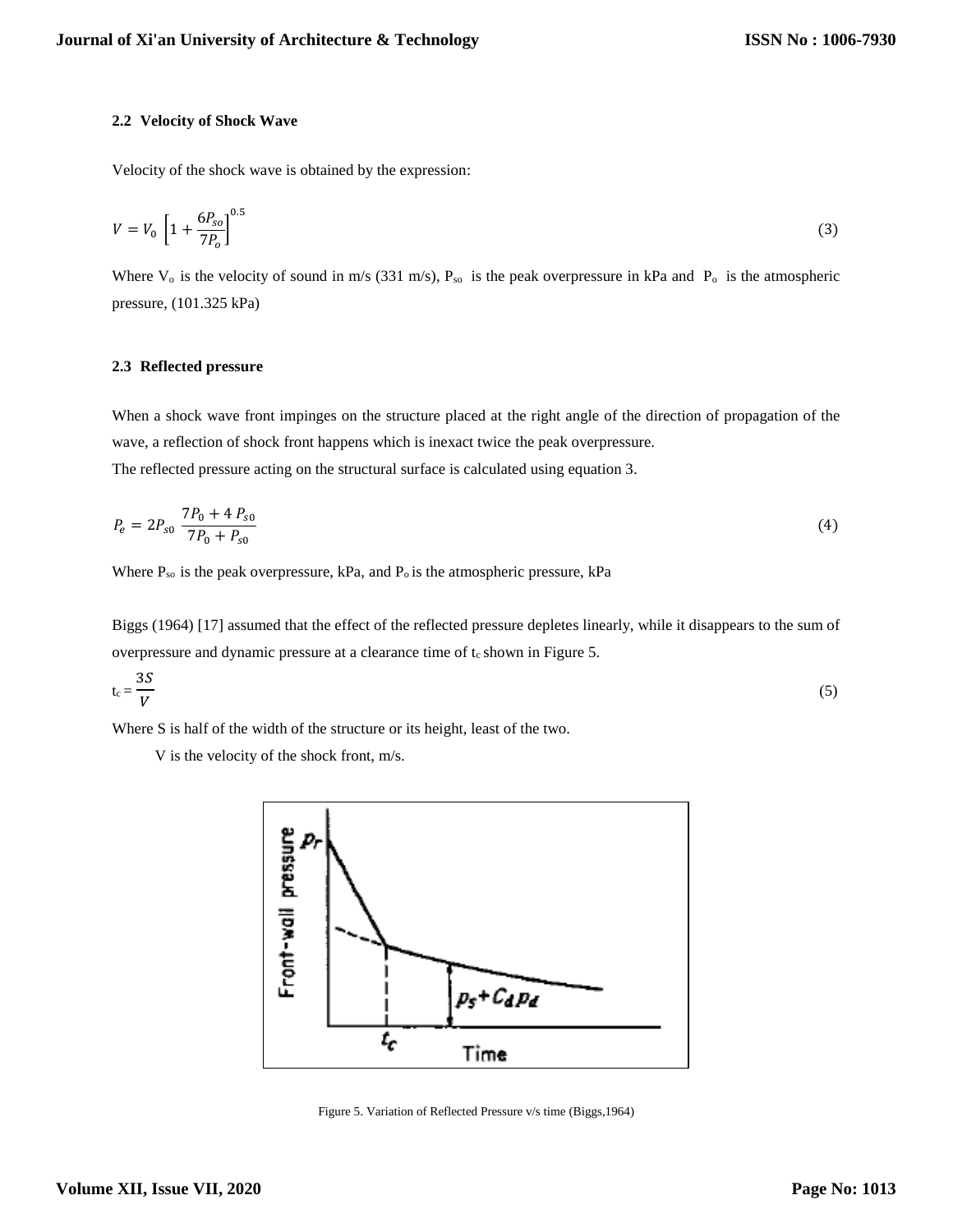# **3. Model description**

A 30-storey structure with peripheral shear wall and RC frame structure with central shear wall were modelled and analysed with 10 kN weapon blast load using ETABS. The dimension of the building structure was 25.00m× 25.00m in X and Y direction with 3.50m height from floor. The total height of the building for the 30-storeys was 105.00m. The building consists of a combination of structural elements such as columns, beams, slabs, and shear walls. Columns are the vertical components of the structure with the concrete grade of M40. The lower parts of the structure comprised of columns of larger cross-sectional areas and the sizes were reduced to a minimum in the higher storeys. The beams in the structure were horizontal components with a grade of M30. A rectangular section of the beam was used in the structure. The steel reinforcements in the column and beam sections were of grade Fe 500. Slab floor systems of grade M40 had a uniform thickness of 125mm. Slabs modelled as two-way slab systems using the shell-thin option in the tool. Shear walls were the vertical components with a M40 grade and had a thickness of 300mm. This covered the outer region and the core region. Tables 1 and 2 presents more details about the model's description and material properties. Three types of structures were modelled using the same structural details of this building, however, they differ on the outer face of the building as listed below.

#### **3.1 Shear wall structure**

A Closed RC frame structure is a regular building system with shear walls on the outer periphery. The plan and overall view of the building are depicted in the Figure 6. The outer concrete wall has the same properties of the concrete wall in the center of the building. This concrete wall system has no openings on the outer region, making it a shear wall structure.



(a)2-D plane view (b)3D-plane view



# **3.2 RC frame structure**

The building is similar to Closed RC structure. However, shear walls are only available at the central region of the building. Figure 7 shows the floor plan and the three-dimensional view of the building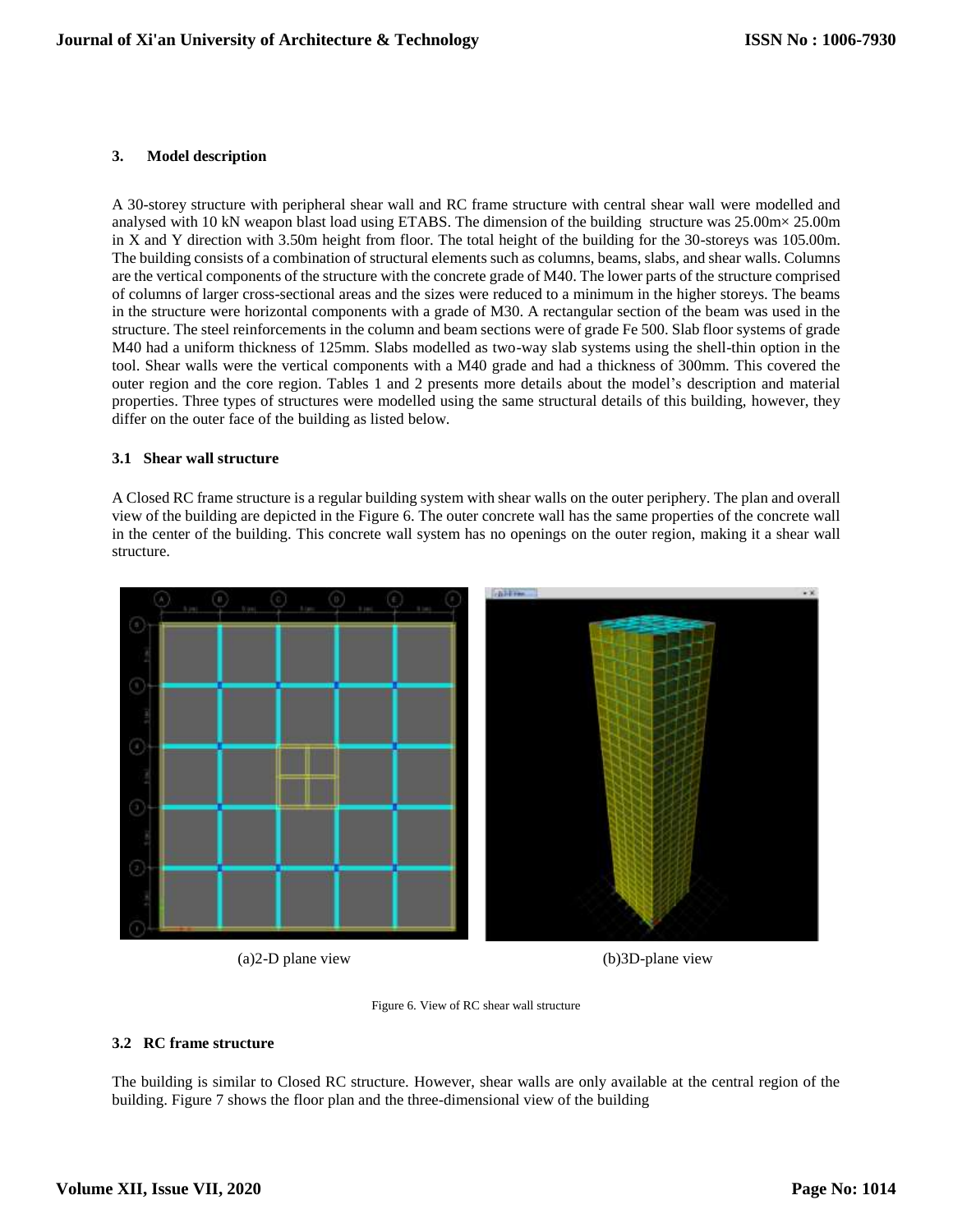

(a) 2-D plane view (b) 3D-plane view

Figure 7. View of RC frame structure

# **3.3 Masonry structure**

A masonry structure is a regular building system that is almost the same as an RC frame structure but different as it has brick infill walls on the outer periphery. The plan and overall view of the building are depicted in the Figure 8.



(a)2-D plane view (b)3D-plane view

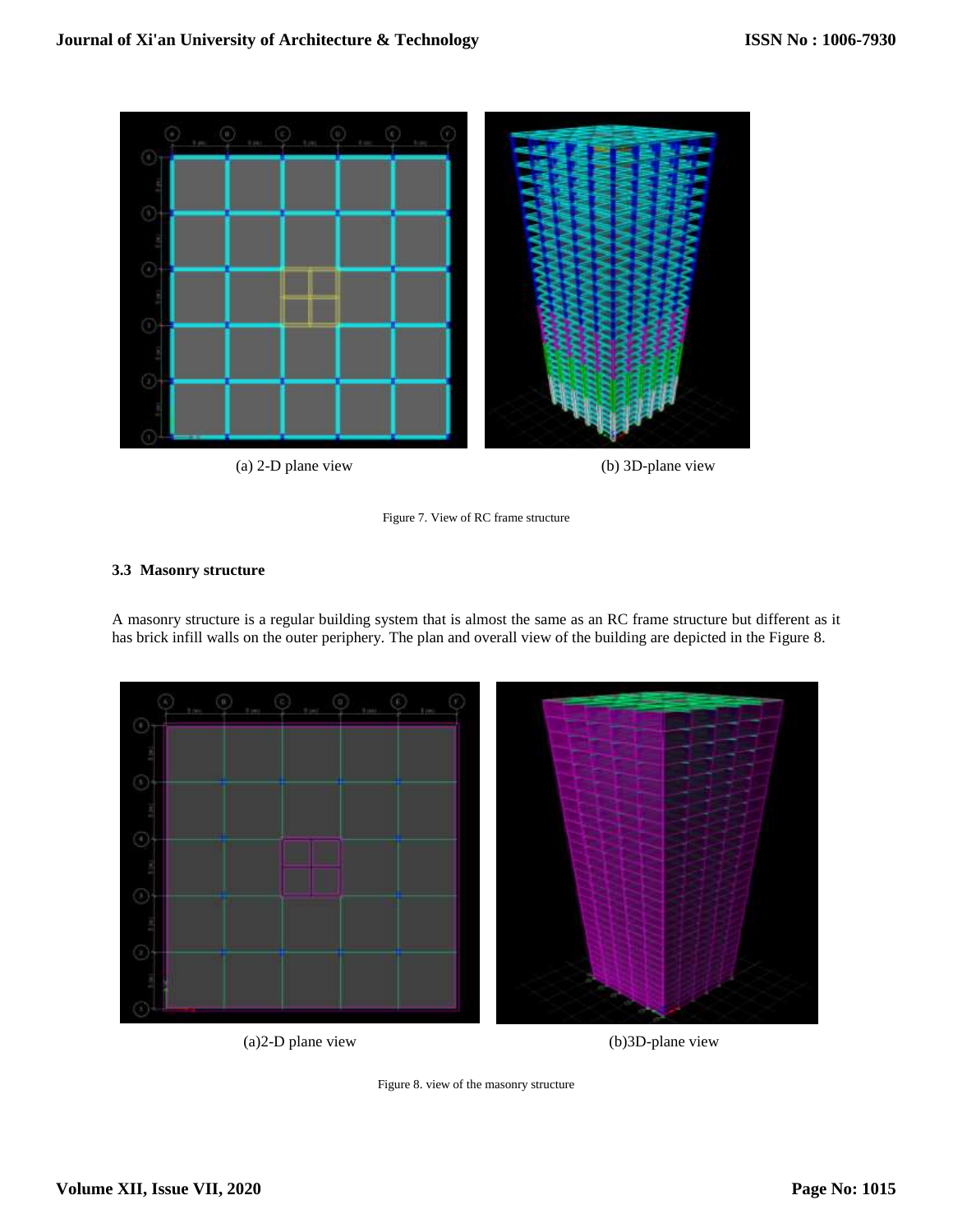The three types of mentioned structures were modelled and analysed by subjecting it to a blast loading at stand-off distances of 0.050km, 0.070km, 0.090km, 0.110km and 0.150km.

| Number of bays in x-direction              |                            | 5                                          |     |  |
|--------------------------------------------|----------------------------|--------------------------------------------|-----|--|
| Number of bays in y-direction              |                            | 5                                          |     |  |
| Width of single bay in both the directions |                            | $5.00 \text{ m}$                           |     |  |
| Number of Storeys                          |                            | 30                                         |     |  |
| Height of each storey                      |                            | $3.5 \text{ m}$                            |     |  |
|                                            |                            | $800$ mm x $800$ mm from $0 - 5$ storeys   |     |  |
|                                            | Column                     | $600$ mm x $600$ mm from $5 - 10$ storeys  |     |  |
|                                            |                            | $500$ mm x $500$ mm from $10 - 15$ storeys | M40 |  |
| <b>Structural Elements</b>                 |                            | 300 mm x 300 mm from 15 - 30 Storeys       |     |  |
|                                            | Beam                       | 300mm x 600mm                              | M30 |  |
|                                            | Slab                       | 125 mm thick                               |     |  |
|                                            | Shear wall<br>300 mm thick |                                            | M40 |  |
|                                            |                            |                                            |     |  |

|  | Table 1 Model Description |  |  |
|--|---------------------------|--|--|
|--|---------------------------|--|--|

Table 2 Material properties

| <b>Structural Details</b>          |                        |
|------------------------------------|------------------------|
| Concrete, $f_{ck}$                 | M40                    |
| Steel, $f_{st}$                    | Fe500                  |
| Young's Modulus of M40 concrete, E | 31622.77 MPa           |
| Young's Modulus of steel, $E_{st}$ | 2x10 <sup>5</sup> MPa  |
| Density of concrete                | $25$ kN/m <sup>3</sup> |
| Density of steel                   | 78.5 kN/ $m^3$         |
| Poisson's ratio, U                 | 02                     |

# **4. General loading**

All types of structures had the same loading.The loadings applied to the building systems were according to the code IS 875-1987 part 2. Table 3 shows the general loadings on the structure. A load of infill was calculated as uniformly distributed load and applied on the beams. All three types of structures were located at zone II region and analysis of earthquake load was done according to the code IS 1893-2002. Design check was carried out to determine the adequacy of the system. The basic idea of this analogy is to study the response of a structure that is sound enough to resist the general gravity and seismic forces subjected to high impulse loads; in this case, a blast loading.

| Table 3 load detailing applied in the structure |  |  |
|-------------------------------------------------|--|--|
|-------------------------------------------------|--|--|

| SL. No. | Type of Loads | Floor         | Details              |
|---------|---------------|---------------|----------------------|
|         | Live Load     | Typical floor | $3 \text{ kN/m}^2$   |
|         |               | Terrace Floor | $1.5 \text{ kN/m}^2$ |
| ↩       | Floor finish  | Typical floor | $1 \text{ kN/m}^2$   |
|         |               | Terrace Floor | $0.7 \text{ kN/m}^2$ |
|         | Wall load     | Floor beams   | $12.0$ kN/m          |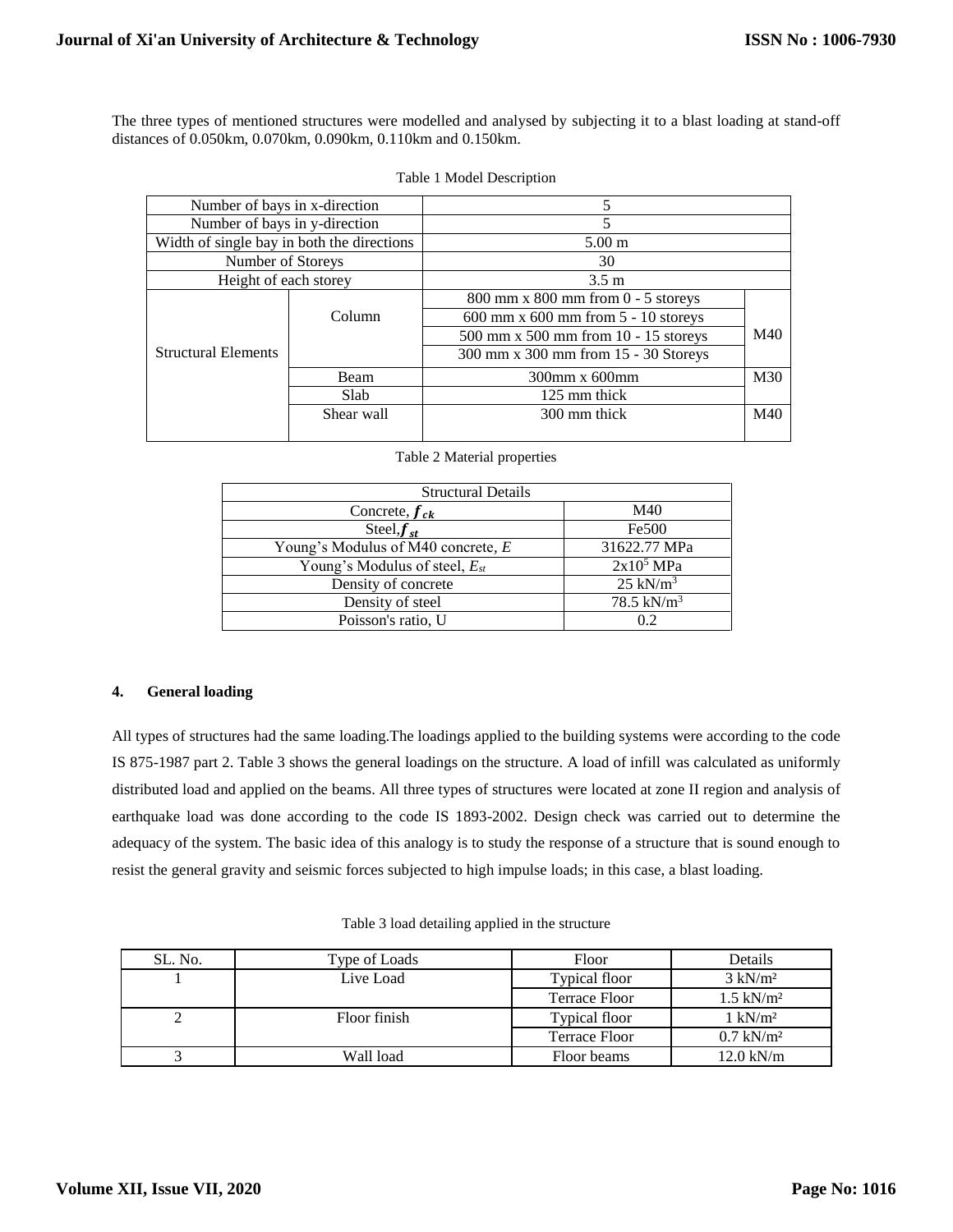## **5. Element details**

Table 4 shows details of finite elements in the model. Each storey is assumed to have one Degree of Freedom (DOF). Therefore, the total DOF for a 30-storey building is 30 for all the three structures (RC shear wall, RC frame and masonry structures).

|               | Shear wall structure | <b>RC</b> Frame Structure | Masonry wall structure |
|---------------|----------------------|---------------------------|------------------------|
| <b>Nodes</b>  | 271                  | 1271                      | n מ                    |
| Frames        | 1440                 | 2640                      | 1440                   |
| <b>Shells</b> | 1684                 | 1084                      | 1684                   |

Table 4 Element details of the model

#### **6. Application of blast load**

The structures were designed to resist seismic loading, after which, it is subjected to blast loading at various distances. The blast loading in ETABS is defined as a load-time triangular function within the model. As the stand-off distance is considered as a very important factor to determine the blast load parameters such as the velocity of sound, overpressure, and etc. The maximum distance between the blast source and the target were also documented to figure out where the effect of the blast will be reduced to the lowest range and fall in the underpressure zone.

A blast loading was created from a weapon charge of 10 kN and assigned at six different stand-off distances of 0.050km, 0.070km, 0.090km, 0.110km and 0.150km. A load-time triangular function was applied to the overall structure. As tabled in Table 5, the variety of overpressure and duration at various stand-off distances are presented.

Figures 9 and 10 were used to obtain the values of overpressure and duration of the 10 kN weapon to be used at various stand-off distances. The blast pressure loading was assumed to act per unit area of the structural element. Therefore, the pressure is multiplied with the unit area to calculate the blast loading for each particular stand-off distance. The obtained blast load was then applied as a point load at only one side of the structure.

| Stand-off Distance, km | Overpressure, kPa | Duration, s |
|------------------------|-------------------|-------------|
| 0.05                   |                   | 3.28        |
| 0.07                   |                   |             |
| 0.09                   |                   |             |
|                        |                   |             |
|                        |                   |             |

Table 5 Variation of overpressure at different Stand-off distances for 10 kN weapon charge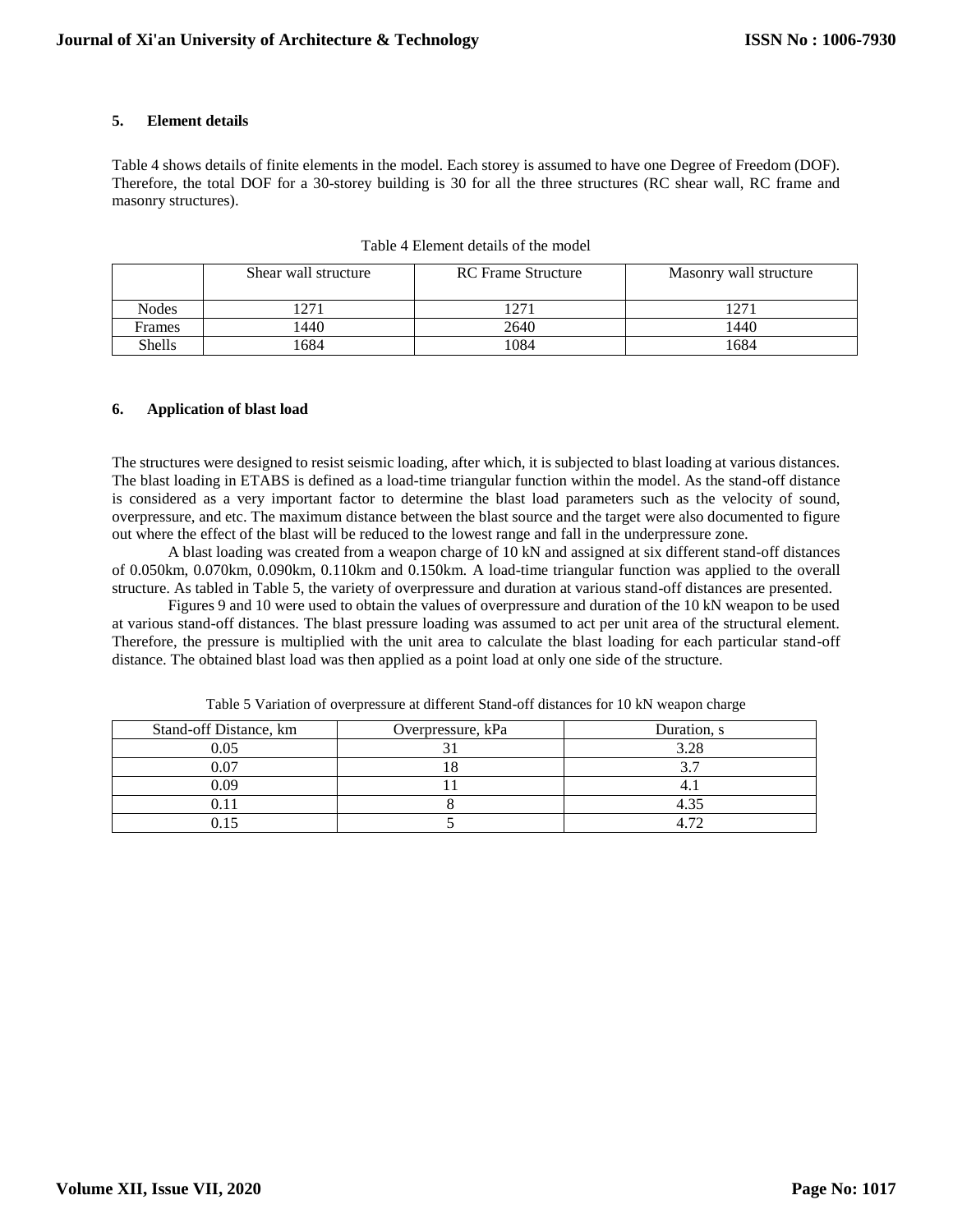

Figure 10. Variation of Duration of positive phase of Overpressure and Dynamic Pressure with distance for 10 kN weapon.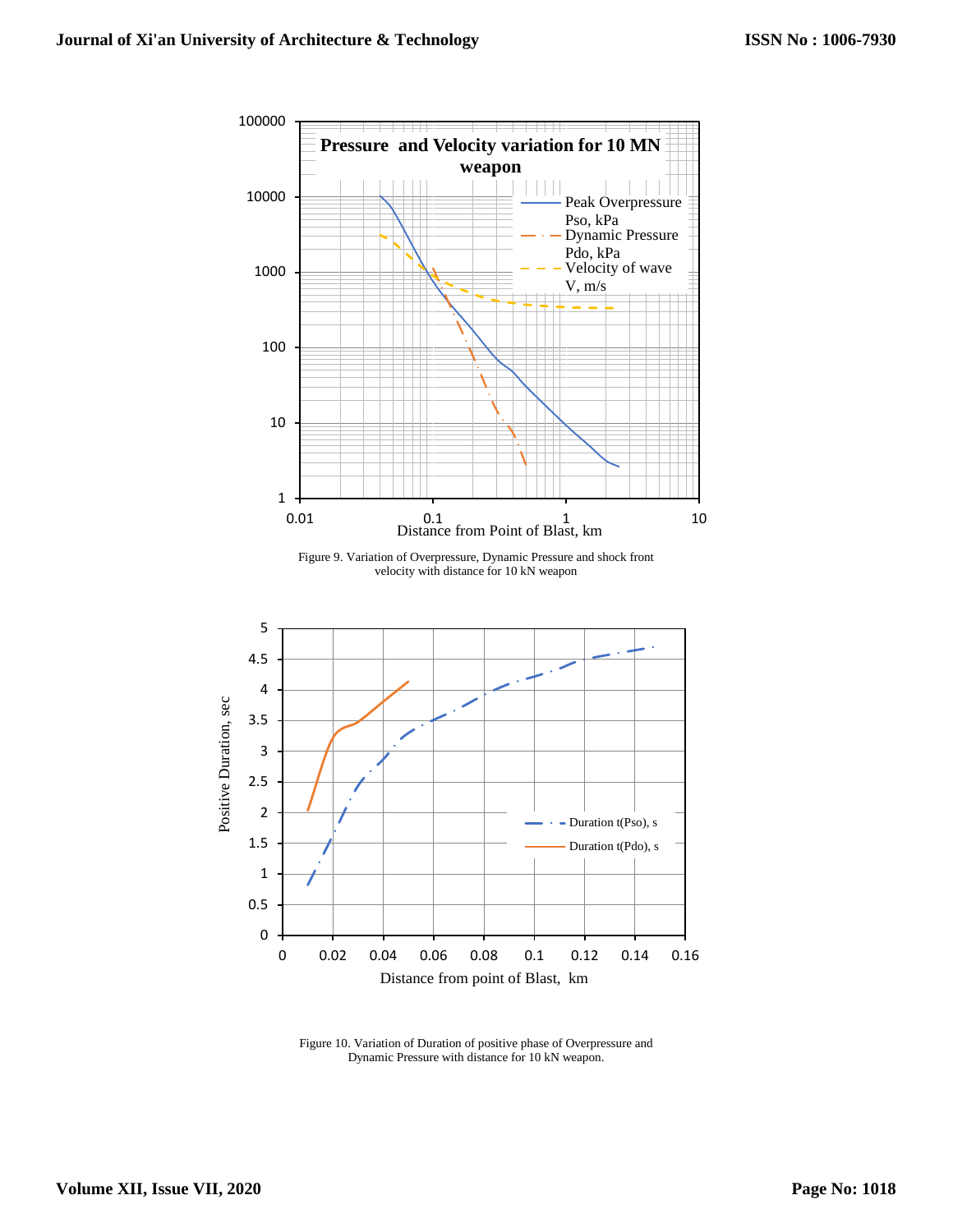# **7. Analysis**

A Single Degree of Freedom (SDOF) system was developed using analysis tools. The time period of the SDOF system was calculated. The blast load was defined as a triangular time history function in the ETABS. Hinges were assigned to beams and columns. Nonlinear analysis was considered due to material and geometry. Hilber-Hughes-Taylor (HHT) time integration method with the default values for alpha, beta and gamma were used. The step size was taken for each 0.01 seconds. A non-linear time history direct integration analysis was carried out.

# **8. Results**

The behaviour of the building for the applied load was obtained from the numerical investigation. The obtained results of the analysis are listed below.

# **7.1 Von Mises Stress**

The maximum Von Mises stress developed in all types of structures with the examined stand-off distances are tabulated in Table 6 below.

| Standoff distance, km | <b>Shear Wall Structure</b> | <b>RC</b> Frame Structure | Masonry Wall Structure |
|-----------------------|-----------------------------|---------------------------|------------------------|
| 0.050                 | 106.13                      | 84.44                     | 90.05                  |
| 0.070                 | 35.43                       | 72.35                     | 55.43                  |
| 0.090                 | 12.98                       | 25.65                     | 31.39                  |
| 0.110                 | 6.89                        | 10.89                     | 6.03                   |
| 0.150                 | 2.68                        | 8.90                      | 2.36                   |

#### Table 6 Variations of stress with respect to the standoff distance, MPa



Figure 11. Maximum von mises stress, MPa at different standoff distance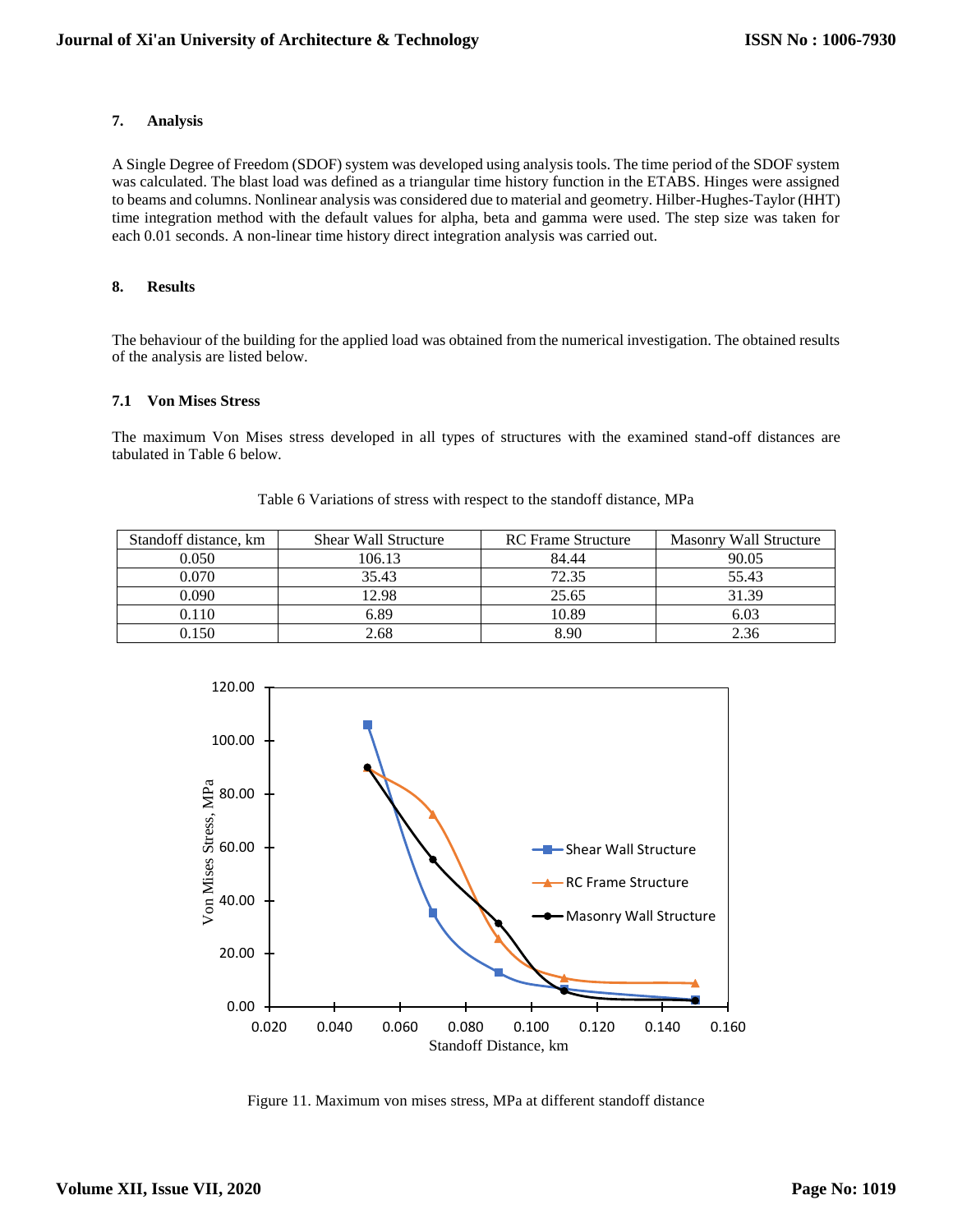From Figure 11 and Table 6, it is observable that, as the stand-off distance or the critical distance increases, the stress values on the wall elements reduces. At 0.050km the stress generated in the shear wall frame structure was 106.13 MPa and at 0.150km the stress generated was 2.68 MPa. Similarly, the stress in the RC frame structure at 0.050km was 84.44 MPa and at 0.150km it was 8.90 MPa. In the case of the masonry wall frame structure, the stress at 0.050km was 90.05 MPa and at 0.150km was 2.36 MPa. Taking this into consideration, the minimum or critical distance for a closed structure is found to be at 0.070km and 0.090km for both the RC frame structure and the Masonry Structure.

# **7.2 Top storey acceleration**

Table 7 shows the variations of the acceleration of a particular joint at the top storey in all the three studied structures. The variation of the acceleration with respect to stand-off distance is inversely proportional. As the distance increases, the acceleration of a particular joint decreases in all the three cases studied. While Figure 8 represents the variation of the top storey acceleration with respect to the critical or stand-off distance in shear wall structure, RC frame structure and masonry wall structure respectively.

| Standoff distance, km | Shear wall structure | <b>RC</b> Frame Structure | Masonry Wall Structure |
|-----------------------|----------------------|---------------------------|------------------------|
| 0.05                  | 9570.91              | 7761.51                   | 5285.95                |
| 0.07                  | 3246.49              | 4320.2                    | 3246.49                |
| 0.09                  | 1216.38              | 2015.91                   | 666.4                  |
| 0.11                  | 644.48               | 1064.19                   | 352.58                 |
|                       | 393.24               | 417 13                    | 137 77                 |

| Table 7 Top Storey Acceleration, mm/sec <sup>2</sup> |  |
|------------------------------------------------------|--|
|------------------------------------------------------|--|



Figure 12. Top storey acceleration of Shear Wall, RC frame and masonry structures wall structure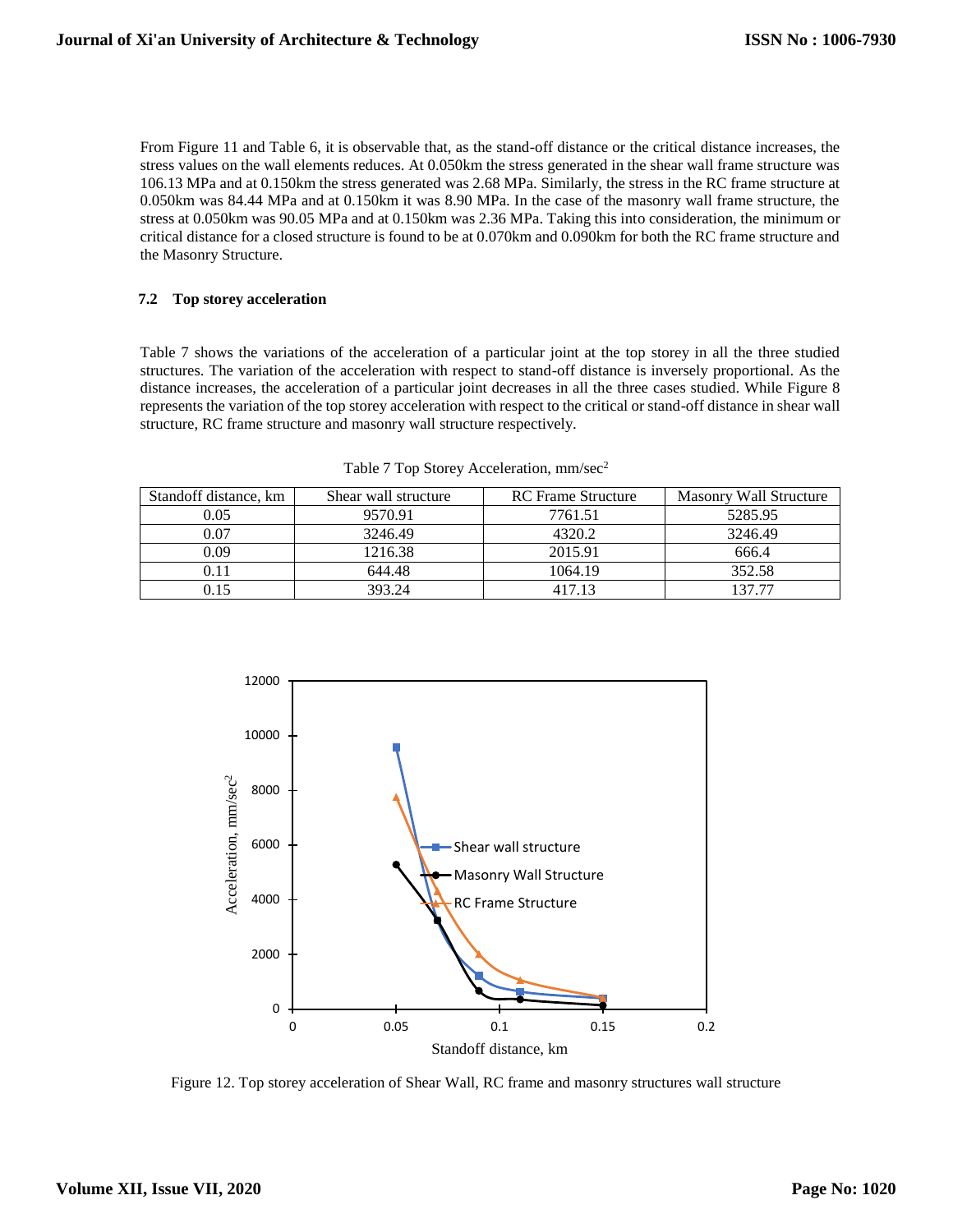From the above Table 7 and Figure 12, we can conclude that the stand-off distance plays an important role in the case of the response to acceleration of the building subjected to the blast pressure.

#### **8.3 Top Storey Displacement**

A study on the displacement parameter for all the models at different stand-off distances and top storey displacement values are tabulated below. Table 8 shows the variations of the displacement of a particular joint at the top storey in all three types of structures. From the table we can conclude that the stand-off distance plays an important role in the case of the response of the building subjected to blast pressure.

| Standoff distance, km | Shear wall structure | <b>RC</b> Frame Structure | Masonry Wall Structure |
|-----------------------|----------------------|---------------------------|------------------------|
| 0.05                  | 548.13               | 477.28                    | 400                    |
| 0.07                  | 185.57               | 404.74                    | 185.57                 |
| 0.09                  | 69.8                 | 300                       | 75.36                  |
| 0.11                  | 37.09                | 230.98                    | 23.22                  |
| 0.15                  | 4.76                 | 92.                       | 8.00                   |

Table 8 Top Storey Displacement, mm

Figure 13 represents the variation of the top storey displacement with respect to the critical or stand-off distance in the shear wall structure, RC frame structure and masonry wall structure, respectively.



Figure 13. Top Storey Displacement of Shear Wall, RC frame and masonry structures

From the obtained results, the variation of displacement with respect to stand-off distance is inversely proportional. As the distance increases, the displacement of a particular joint decreases in all three cases in the study.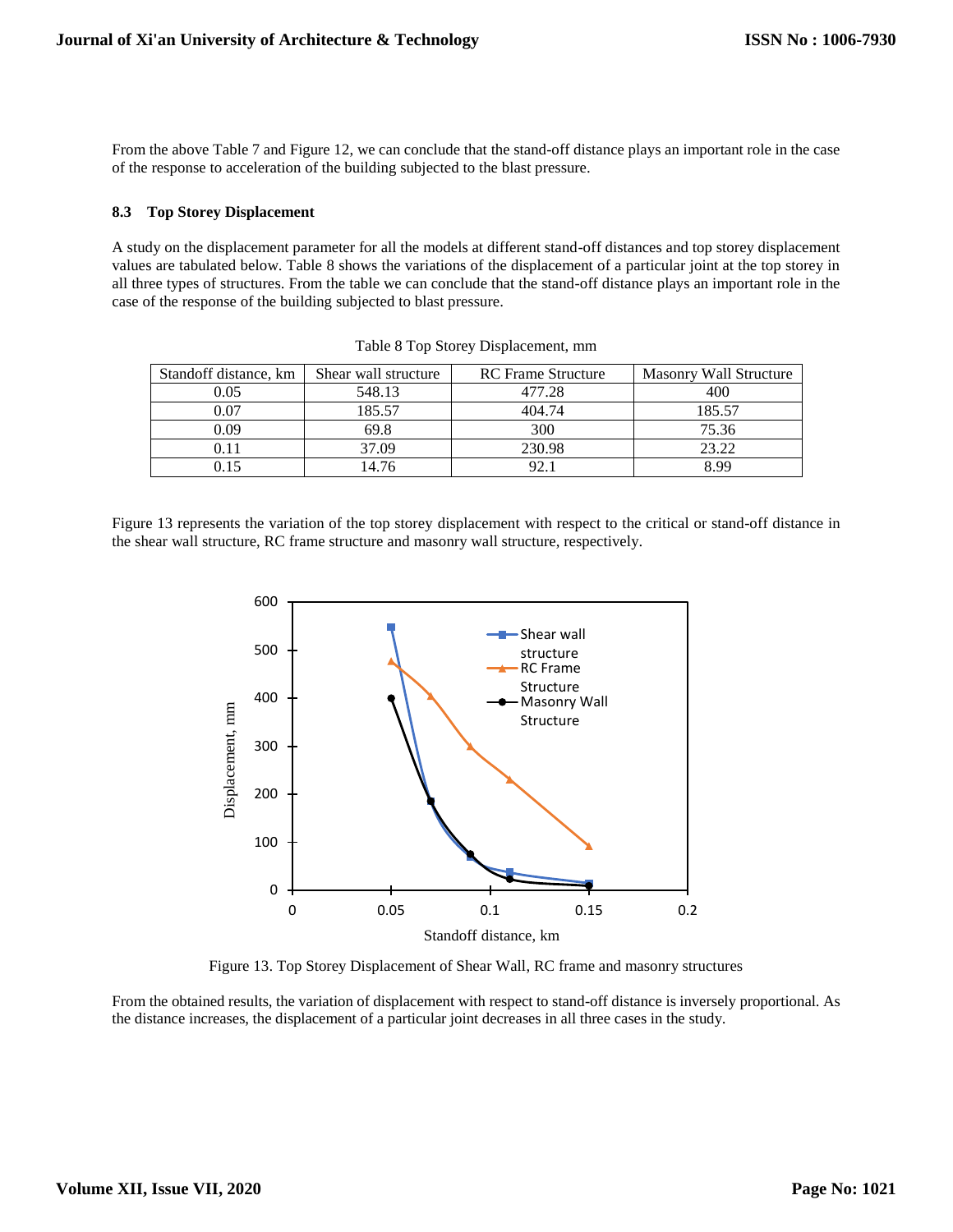### **8.4 Maximum story displacement**

The maximum storey displacement of shear wall, RC frame and masonry wall structures were recorded at the critical stand-off distance of 0.090km with 10 kN weapon charge. The maximum displacement of the building with the variation of storeys are presented in Table 9 and Figure 14

| Story          | Elevation, m     | <b>Shear Wall Structure</b> | RC frame | Masonry structure |
|----------------|------------------|-----------------------------|----------|-------------------|
| 30             | 105              | 10.259                      | 4.525    | 0.518             |
| 29             | 101.5            | 10.142                      | 4.386    | 0.499             |
| 28             | 98               | 10.041                      | 4.257    | 0.479             |
| 27             | 94.5             | 9.955                       | 4.141    | 0.459             |
| 26             | 91               | 9.883                       | 4.044    | 0.439             |
| 25             | 87.5             | 9.824                       | 3.972    | 0.418             |
| 24             | 84               | 9.777                       | 3.922    | 0.398             |
| 23             | 80.5             | 9.733                       | 3.892    | 0.377             |
| 22             | 77               | 9.689                       | 3.881    | 0.356             |
| 21             | 73.5             | 9.637                       | 3.888    | 0.335             |
| 20             | 70               | 9.57                        | 3.905    | 0.315             |
| 19             | 66.5             | 9.479                       | 3.92     | 0.294             |
| 18             | 63               | 9.35                        | 3.923    | 0.273             |
| 17             | 59.5             | 9.173                       | 3.911    | 0.253             |
| 16             | 56               | 8.94                        | 3.886    | 0.232             |
| 15             | 52.5             | 8.646                       | 3.852    | 0.212             |
| 14             | 49               | 8.293                       | 3.817    | 0.193             |
| 13             | 45.5             | 7.884                       | 3.792    | 0.173             |
| 12             | 42               | 7.427                       | 3.787    | 0.155             |
| 11             | 38.5             | 6.926                       | 3.807    | 0.136             |
| 10             | 35               | 6.383                       | 3.842    | 0.119             |
| $\overline{9}$ | 31.5             | 5.799                       | 3.858    | 0.102             |
| $\overline{8}$ | 28               | 5.175                       | 3.809    | 0.086             |
| $\overline{7}$ | 24.5             | 4.516                       | 3.641    | 0.071             |
| $\overline{6}$ | 21               | 3.832                       | 3.333    | 0.056             |
| $\overline{5}$ | 17.5             | 3.136                       | 2.884    | 0.043             |
| $\overline{4}$ | 14               | 2.436                       | 2.318    | 0.031             |
| $\overline{3}$ | 10.5             | 1.743                       | 1.658    | 0.021             |
| $\overline{2}$ | $\tau$           | 1.079                       | 0.978    | 0.012             |
| $\overline{1}$ | $\overline{3.5}$ | 0.475                       | 0.372    | 0.005             |

Table 9 Maximum displacement in each storey, mm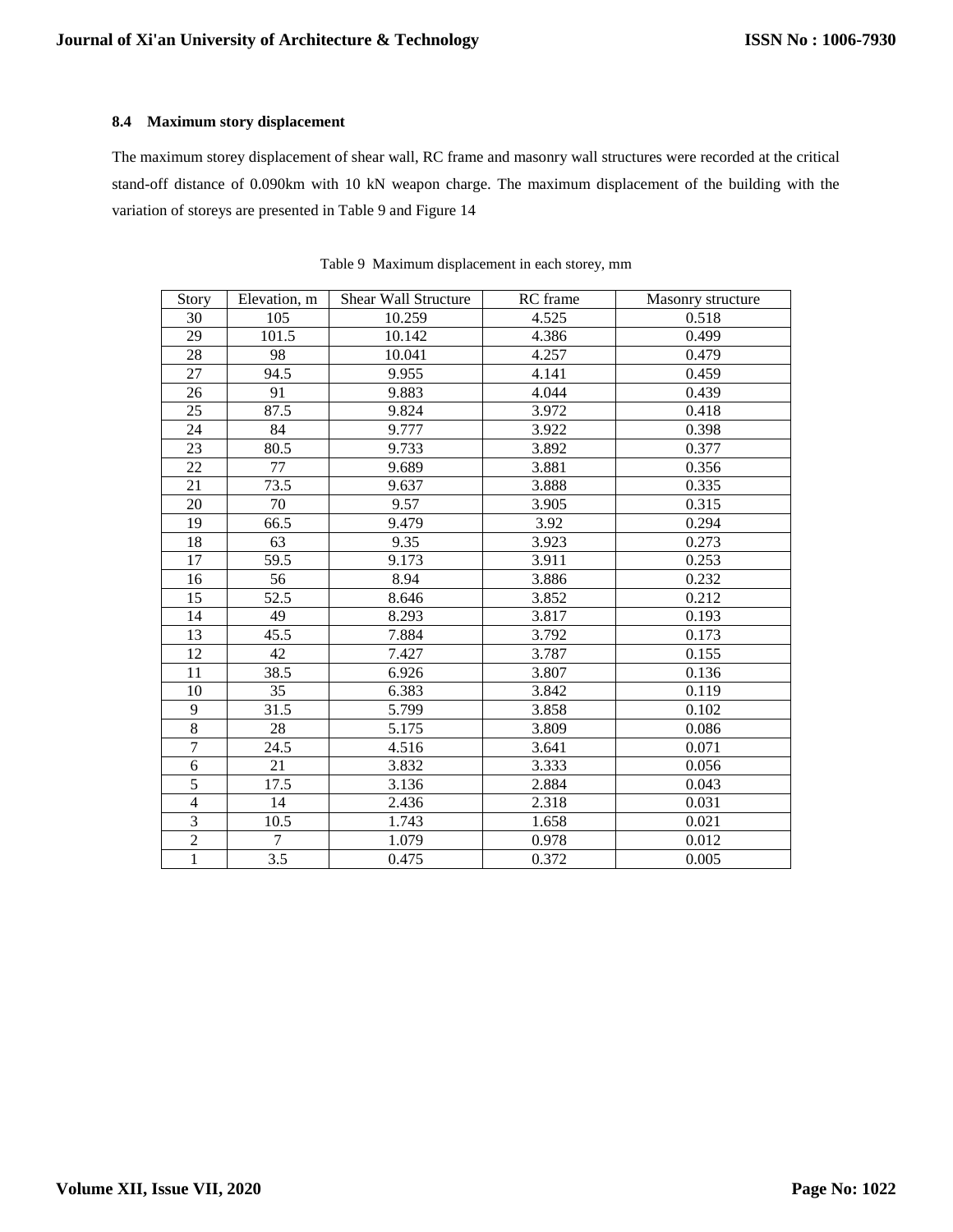

Figure 14. Maximum displaceemnt in each storey at critical distance

## **9. Maximum storey drift**

the maximum storey drift of the RC shear wall, RC frame and masonry structures were obtained with a critical distance of 0.090 km with 10 kN weapon charge. Table 10 and Figure 13 present the maximum drift of variation in each storey of the building.

| Story | <b>Shear Wall Structure</b> | RC frame | Masonry structure |
|-------|-----------------------------|----------|-------------------|
| 30    | 0.001952                    | 0.000631 | 0.000006          |
| 29    | 0.001971                    | 0.000637 | 0.000006          |
| 28    | 0.001992                    | 0.000654 | 0.000006          |
| 27    | 0.002012                    | 0.000683 | 0.000006          |
| 26    | 0.002031                    | 0.000726 | 0.000006          |
| 25    | 0.002045                    | 0.000783 | 0.000006          |
| 24    | 0.002056                    | 0.000851 | 0.000006          |
| 23    | 0.002062                    | 0.00093  | 0.000006          |
| 22    | 0.002064                    | 0.001017 | 0.000006          |
| 21    | 0.002062                    | 0.001108 | 0.000006          |
| 20    | 0.002056                    | 0.001201 | 0.000006          |
| 19    | 0.002046                    | 0.001299 | 0.000006          |
| 18    | 0.002031                    | 0.001401 | 0.000006          |
| 17    | 0.002012                    | 0.001505 | 0.000006          |
| 16    | 0.001986                    | 0.00161  | 0.000006          |
| 15    | 0.001952                    | 0.001697 | 0.000006          |
| 14    | 0.001911                    | 0.001818 | 0.000006          |
| 13    | 0.001862                    | 0.001954 | 0.000005          |
| 12    | 0.001806                    | 0.002095 | 0.000005          |
| 11    | 0.001741                    | 0.002241 | 0.000005          |

Table 7.10 Maximum drift in each storey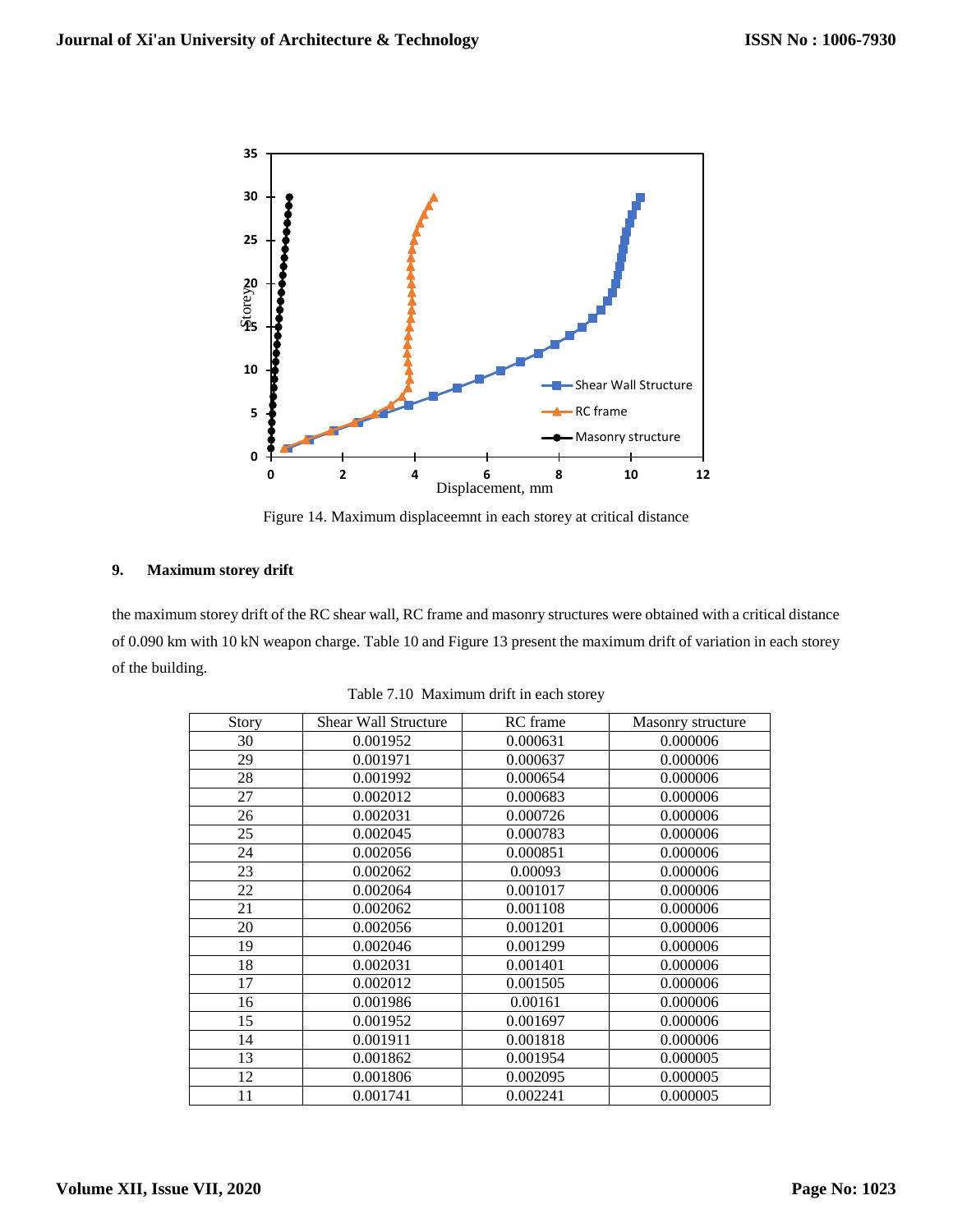| 10 | 0.001668 | 0.002348 | 0.000005 |
|----|----------|----------|----------|
|    | 0.001586 | 0.002463 | 0.000005 |
| 8  | 0.001495 | 0.002546 | 0.000004 |
|    | 0.001393 | 0.002602 | 0.000004 |
| 6  | 0.00128  | 0.002634 | 0.000004 |
|    | 0.001155 | 0.002613 | 0.000003 |
| 4  | 0.001017 | 0.002579 | 0.000003 |
| 3  | 0.000864 | 0.002508 | 0.000003 |
| ↑  | 0.000697 | 0.002363 | 0.000002 |
|    | 0.000443 | 0.001181 | 0.000001 |



Figure 15. Maximum storey drift at critical distance

#### **10. Conclusion**

This work presents the dynamic response of three types of structures when subjected to blast loads of a particular weapon charge. Parameters such as varying overpressure that functions at a stand-off distance were applied to the systems and to determine the critical distances of blast load effects. A 30-storey structure was used as a model for this study. All the models were analysed using the software package ETABS. This study was carried out to examine the behaviour of the structures at varying distances of explosion from the source of the blast. Von Mises stress considered the important factors that help in determining the stability of a structure. From the design, the failures occurred in a structure when the obtained Von Mises stress reached the maximum value. Meanwhile, its reach is a value greater than the strength of the materials in the structures. From the obtained results, the RC shear wall records that the maximum Von Mises stresses were developed at approximately 1.5 to 2 times more than the stresses obtained from the opened RC frame. Also, it can be concluded that as the stand-off distance or the critical distance increases, the stress values on the wall element reduces. The Von Mises stresses developed on the outer walls of the structures at a distance of 0.050km was 106.13 MPa, which was greater than the concrete strength which was M40. At this stress value, the structure collapsed. In addition, it was also recorded that at 0.150km, the stress value was 2.86 MPa. Similarly, the stress in RC frame structure at 0.050km was 84.44 MPa and at 0.150km was 8.90 MPa. While in the